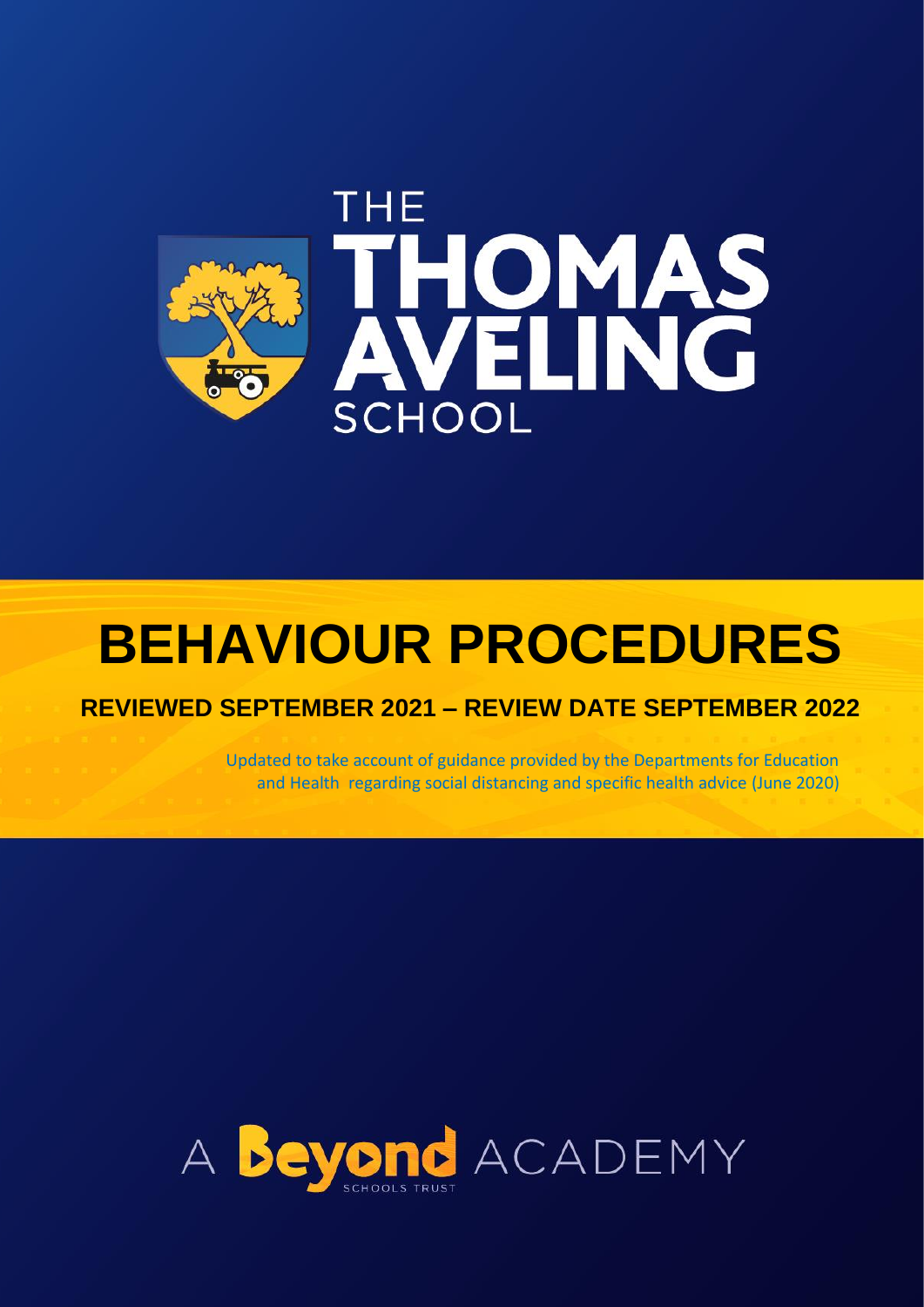# **Contents**

| Page 3 | <b>Behaviour Procedures</b>                 |
|--------|---------------------------------------------|
| Page 5 | Home School Agreement                       |
| Page 6 | <b>School Rules</b>                         |
| Page 7 | Code of Conduct                             |
| Page 8 | Disciplinary Process – coming to a decision |



**Behaviour Procedures 2 of 9**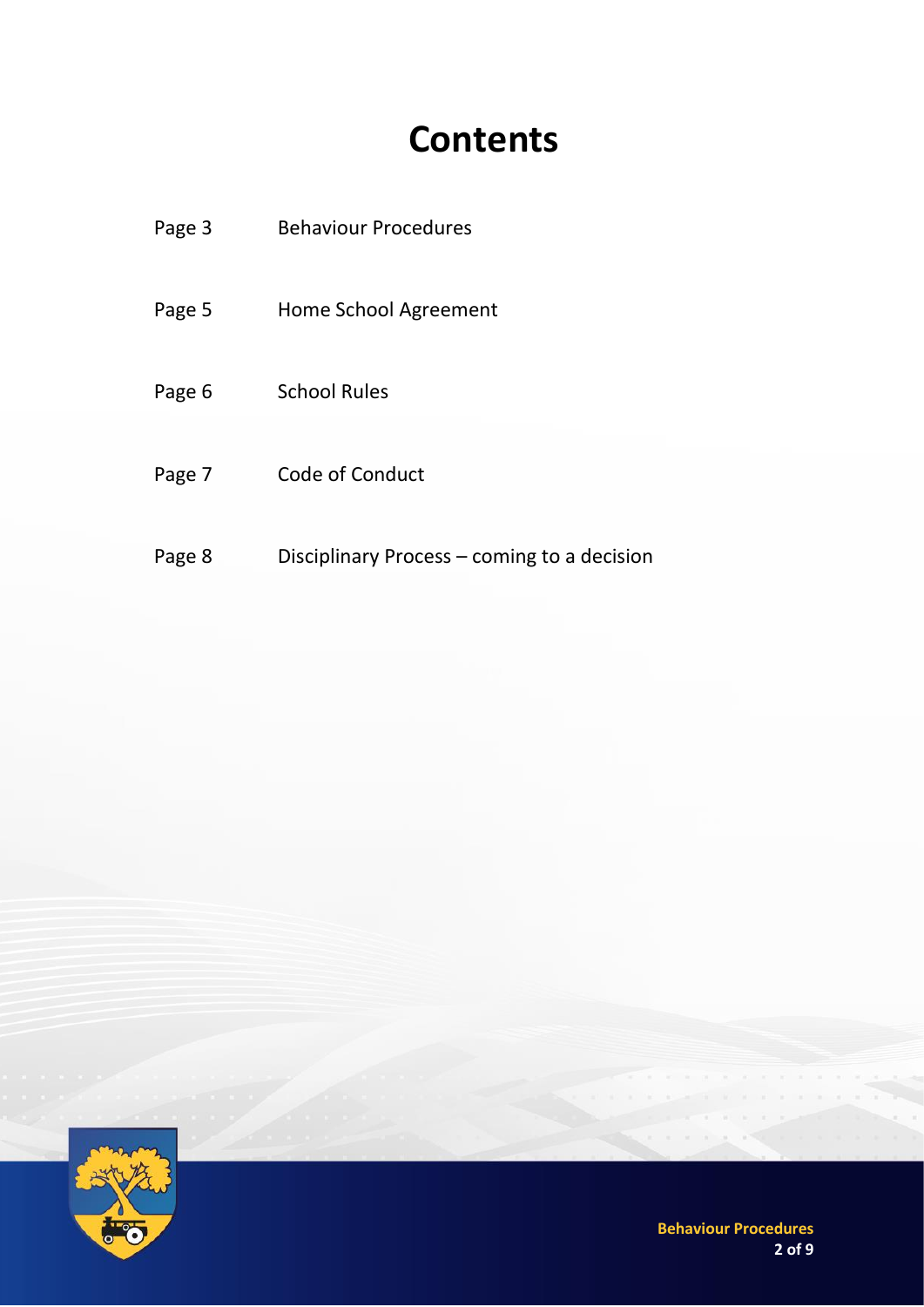## **The School Discipline Procedures**

- 1. The school, through its academic and pastoral work, promotes respect for others, intolerance of bullying or harassment, the importance of self-discipline and the difference between right and wrong. The boundaries are made clear for pupils through the school rules, published each year and taught through tutorial and personal and social education lessons. Standards are reinforced through house and school assemblies.
- 2. The school promotes consistency of rewards and sanctions through the published guidance to staff in the handbook. Rewards include the appropriate use of praise, merits, postcards home, certificates, and 'homework heroes.' Sanctions for unacceptable conduct include verbal warnings, removal to 'cool down', loss of privileges, lunchtime community service/detention or after school detentions, internal isolation in the Inclusion Zone, an External Inclusion (attending another school's Inclusion room) or exclusion. Please p8 – 'Disciplinary Process – coming to a decision' for further explanation as to how a decision is reached.
- 3. The school monitors discipline and behaviour through its self-review framework of activities and reports to the Student Welfare Committee of the Governing Body. All exclusions and racist incidents are reported to the Local Authority as required.
- 4. Pupils who are at risk of disaffection as identified through self review receive support through the work of the school's pastoral and academic teams including the SENCO to reduce the risk of exclusion. These strategies include advice and guidance, referral to external agencies including behaviour management and Connexions, peer mentoring, referral to the in-house Horizon programme, small group interventions, personalised timetables including alternative curriculum and work-related learning, attendance at a pupil referral unit, and as a last resort managed transfers to other schools.
- 5. The school may use detention as a sanction as a response to poor behaviour. The school will safeguard children's and parents' legitimate rights by making detention reasonable and proportionate to the offence. The school will take into account a child's age, special educational needs, religious requirements and whether a parent can reasonably arrange for a child to get home from school. In cases of dispute or doubt the Headteacher will make this judgement. In most cases, parents will be provided with 24 hours written notice and this may be via 'pupil post.'
- 6. A parent who is unhappy with the school's use of detention or any other aspect of the implementation of this policy may complain to the Headteacher using the school's complaints procedure.
- 7. The school may use fixed term or permanent exclusion as a response to poor behaviour taking into account the most recent DfE advice. Only the Headteacher can exclude and in his absence the Deputy Headteacher. The decision to exclude will be taken in response to a serious breach of the school's discipline and behaviour policies and if allowing the pupil to remain in school would seriously harm the welfare of the pupil or others in the school.
- 8. In determining the number of school days in a school term in relation to exclusion, a school term represents 3 per year, ie Autumn, Spring & Summer. Specific dates will be published on the school website.
- 9. The Headteacher may use exclusion as a response to persistent misconduct (smoking or leaving the school site) for example.

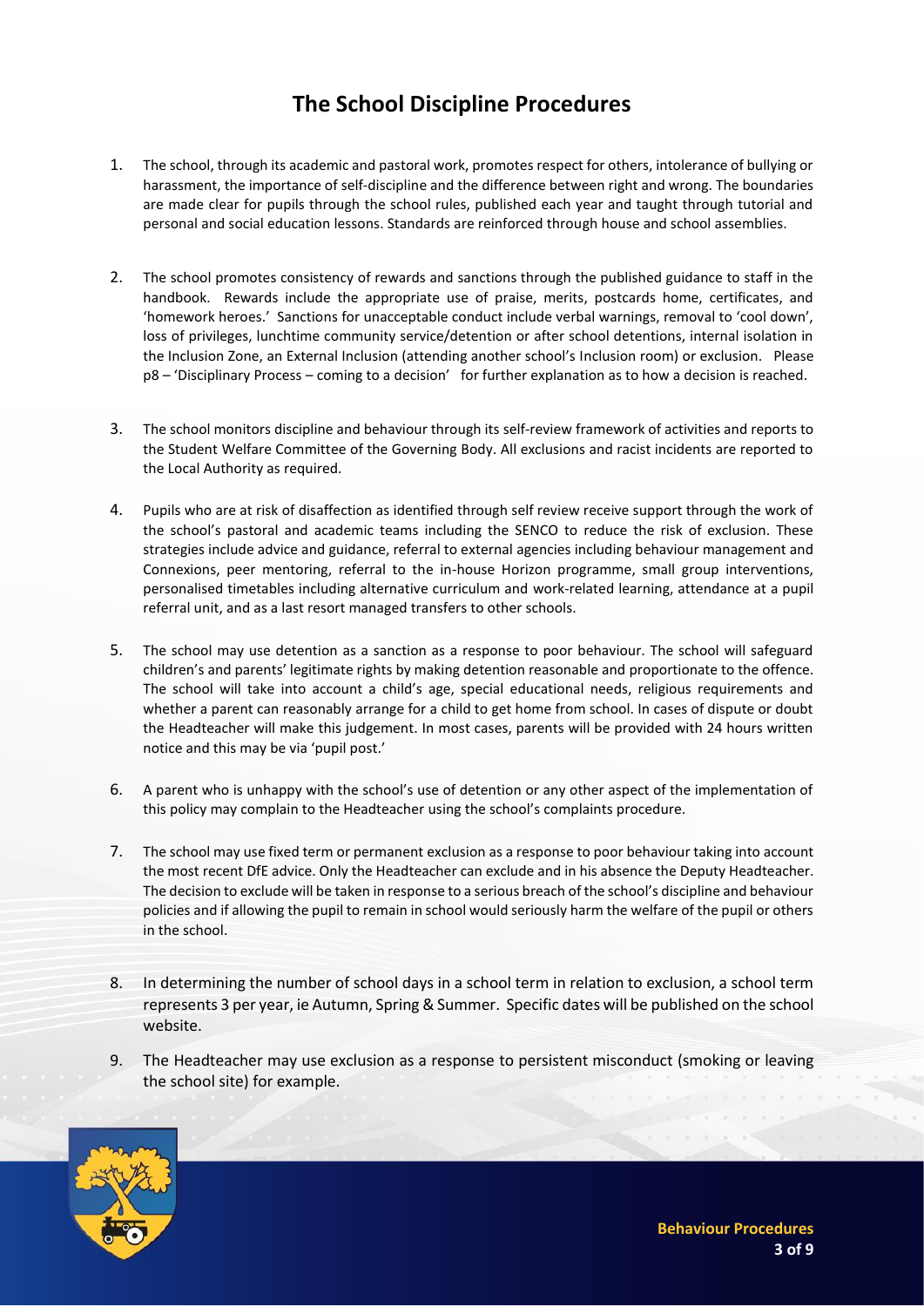- 10. In cases where a child is excluded from school or where an External Inclusion is given, regardless of the length of the exclusion or External Inclusion, they will not be allowed to participate in school trips or visits for a minimum period of 14 weeks following the exclusion.
- 11. The Headteacher may permanently exclude a pupil for:
	- Serious or actual threatened violence against another pupil or member of staff
	- Sexual abuse or assault
	- Supplying an illegal drug or alcohol. Supplying may be for profit or sharing without profit with other pupils.
	- Persistent and defiant misbehaviour including bullying.
- 12. In making the decision to exclude for drug related offences the Headteacher will take into account the DfE guidance on drugs in school; however, governors have determined that 'supplying' will result in permanent exclusion.
- 13. In making the decision to exclude for bringing an offensive weapon to school, eg a knife or other weapon considered capable of causing harm, it is likely that this will result in permanent exclusion, especially if the motivation was to threaten or do harm to others in the school.
- 14. Where students are in school uniform, the school will investigate and use appropriate sanctions for incidents of noncriminal poor behaviour, including bullying, outside of school premises which may pose a threat to other students or the public, or could adversely affect the reputation of the school. This action will take place for a reasonable time after school (up to 1 hour). For criminal acts of unacceptable behaviour outside of school, or where the time limit has lapsed the school will co-operate with any police investigation undertaken and will always recommend a report being made to the Police.
- 15. Staff may only use physical intervention as a last resort and understand that physical intervention of a nature that causes injury or distress to a child may be considered under child protection or disciplinary procedures. Physical intervention would normally only be used in circumstances where a member of staff considered it the only course of action to protect either themselves, the student, or other members of the school community from possible harm or injury.
- 16. Individual circumstances of students, in particular those with designated SEN/AEN requirements, may influence the implementation of this policy.
- 17. **COVID 19:** During the period of social distancing and specific health advice regarding COVID 19, the school will strenuously enforce the guidance provided by the Departments for Education and Health.

Students seen breaking the social distancing rules and other virus reduction measures and therefore putting the safety of others at risk, will be reminded of the expectations and logged. If further infringements of the rules occur, stronger action - including a ban from the site for Health and Safety reasons for the rest of the summer term - may need to be used.

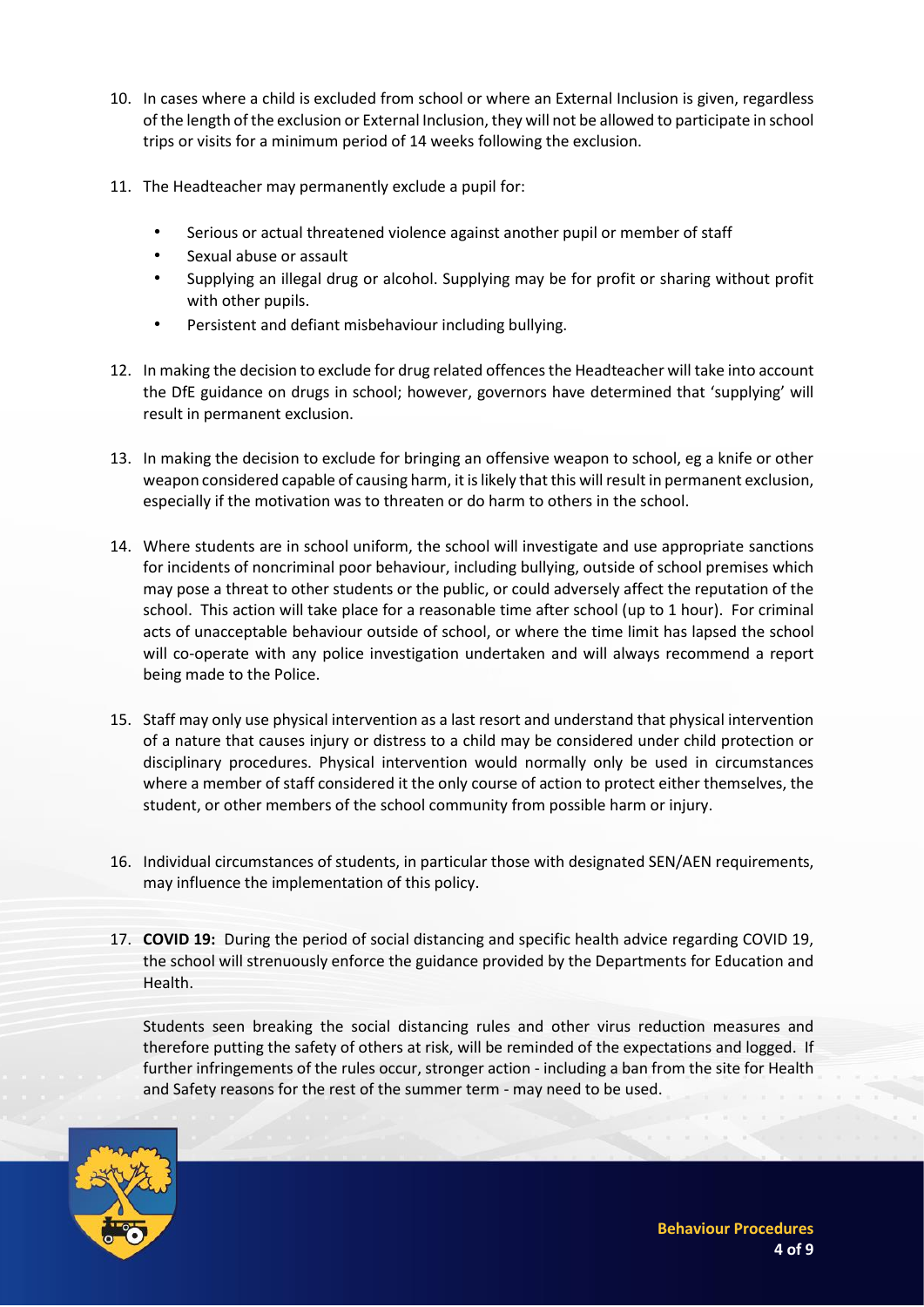#### **Partnership Agreement Between Home and School**

#### **Student**

As a member of The Thomas Aveling School I will attempt to accomplish the following things to help me be successful:

- Remember to bring in the correct books, equipment and my planner every day
- Use my planner to record important information and homework
- Wear my school uniform correctly and be tidy in my appearance
- Do my classwork and homework to a high standard and meeting all deadlines
- Treat others how I want to be treated
- Respect the whole of the school's environment
- Take responsibility to ask my parent/guardian to sign my planner and initial messages at the end of every week
- Follow the school rules at all times
- Inform an adult in school if I have any problems or if I am unhappy

#### **Parent**

As a parent/carer of a member of The Thomas Aveling School, I will attempt to accomplish the following things to help my child be successful:

- See that my child goes to school every day, on time and with the right equipment
- Contact the Director of Learning for the House if I have any concerns
- Inform the school of my child's absence before 9.00am with reasons
- Read the Student Planner every week and sign any messages
- Provide my child with breakfast as a healthy start to the day
- Provide my child with money for their smart card or a packed lunch
- Attend any school parent/tutor days or evenings and discussions about my child's progress or welfare
- Support my child to keep the school's rules about good behaviour and uniform
- Inform the school about anything that may affect my child's progress, behaviour or health
- Support my child in the completion of homework
- Keep the school informed about any change of circumstances, ie moving address, changing telephone numbers
- Ensure my child is aware of the rules regarding safe use of the internet

#### **School**

The Thomas Aveling School will attempt to accomplish the following things to help your child be successful:

- Provide a safe, healthy and caring environment for all
- Have high expectations of the learning and behaviour of your child
- Provide a wide range of subjects that promote enjoyment and economic wellbeing
- Create a sense of community where your child is able to make a positive contribution
- Reward deserving students
- Contact you if we have any worries about how your child is progressing
- Contact you if your child's attendance falls below 96%
- Keep you regularly updated with your child's progress and relevant information

*NB: A copy of the Home School Agreement will be given to every student/parent/carer on joining the school, signed by all parties, and retained in the student's file.*

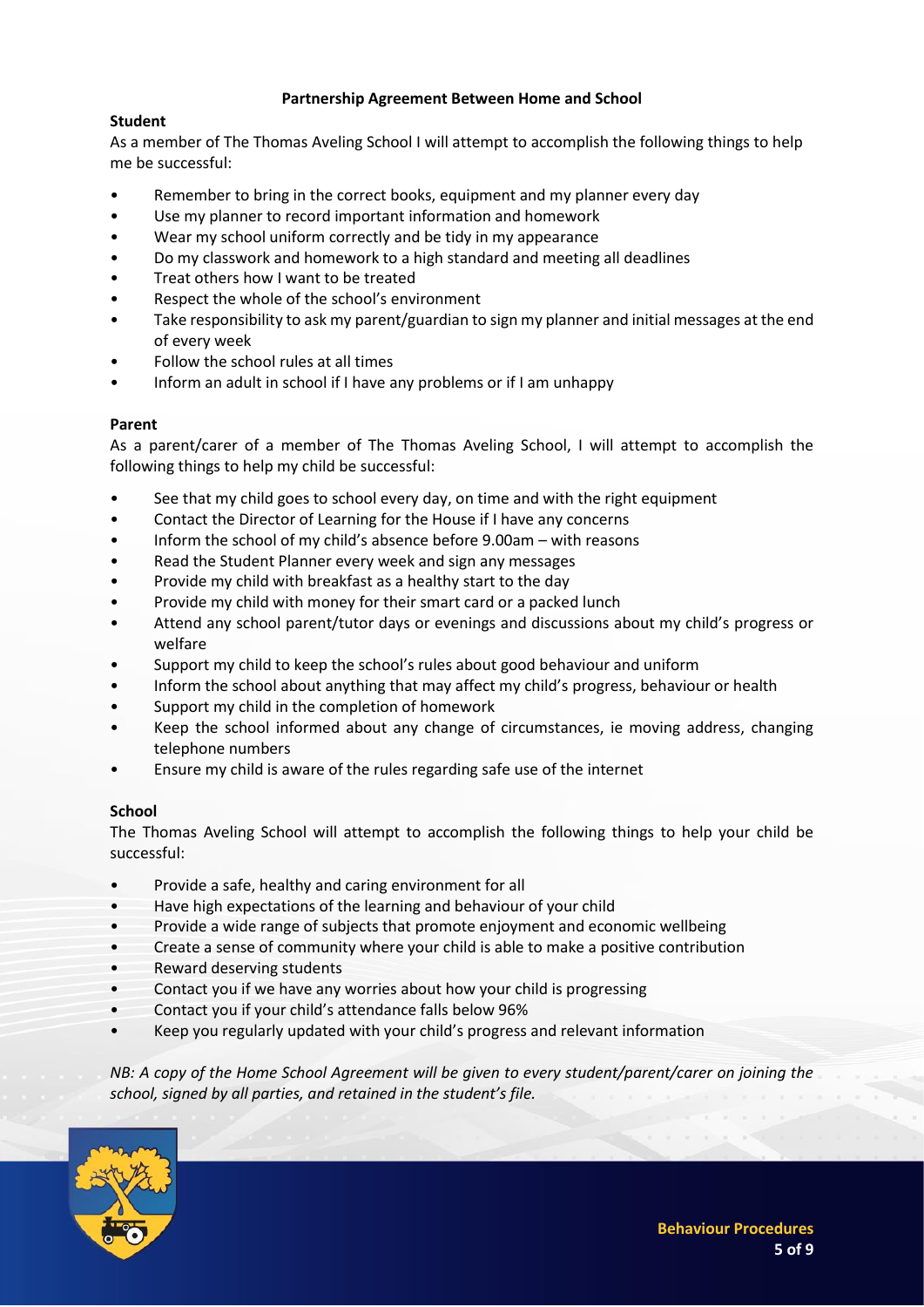#### **School Rules**

If our students are to be happy citizens at the centre of a caring, safe and considerate community, then we need to agree to abide by the same rules and standards. Therefore:

#### **To build a caring and cohesive community**

- Students must be polite, considerate and understanding of others at all times.
- Students must behave in an orderly manner at all times, including to and from school.
- Students need to observe a 'hands-off' policy Bullying and fighting are forbidden.

#### **To prevent Loss**

- Electronic games and other valuable items should not be brought into school.
- No jewellery may be worn in school except a wristwatch and, if ears are pierced, one pair of small studs worn in the lobe only.
- 'Hoodies'/Denim/expensive coats may not be worn to school.

#### **For Health and Safety**

- Sandals with open toes and open heels may not be worn to school. Shoes with high heels, boots or platform shoes may not be worn, for safety reasons. Trainers or shoes that look like trainers are not to be worn in school. (Trainers may be worn as part of PE kit).
- Prescribed medicines/tablets must be handed in to Student Services on arrival clearly marked with instructions from parent/carer with a Medication Parental Agreement form.
- It is forbidden to use alcohol or illegal drugs on the school premises and it is also forbidden to bring either item to school.
- Smoking is forbidden on the school site or in the immediate vicinity of the school. E-cigarettes are also forbidden.
- It is forbidden to bring into school: knives, any type of gun or items that could be considered to be an offensive weapon. It is equally forbidden to use any such item in the vicinity of the school.
- Aerosols, glass bottles, fizzy drinks or high energy drinks are not to be brought into school.
- No make- up should be worn in Years 7 and 8, because of the possible harm to a young skin. In Years 9 to 13, it should be so discreet as to be almost unnoticeable. Coloured nail varnish should not be worn. Long nail extensions should not be worn.
- No body/facial piercing is allowed in school except for one pair of small studs which may be worn in ear lobes.

#### **For the Smooth Running of the School**

- Students must always conform to the school uniform and PE kit requirements.
- Extreme haircuts, styles, colours and patterns are not allowed the Headteacher's decision is final.
- Mobile 'phones must be out of sight and turned off in lessons unless a teacher asked you to use it. The school takes no responsibility for their care or loss.
- Students are strictly forbidden to use mobile 'phones to take video or still images without the teacher's permission.
- Chewing gum is not to be brought into school.
- Students should only be in the designated areas of the buildings at break and lunch time.
- Students are to eat in designated areas only.
- No students are allowed to leave the school at lunch or break times unless they have a pass. They must go straight home at the start of the lunch break and then return to school in time for the pm session. The office must be notified by parents/carers if students are to go home to lunch and a lunch pass will be issued.

#### **To ensure the learning of every student**

• All students will be expected to fulfil the home learning requirements. Catch up sessions will be a sanction used from time to time where deadlines have not been met or out of lesson learning is not completed. Twenty-four hours' notice will usually be given to parents/carers via the student's Academic Planner.

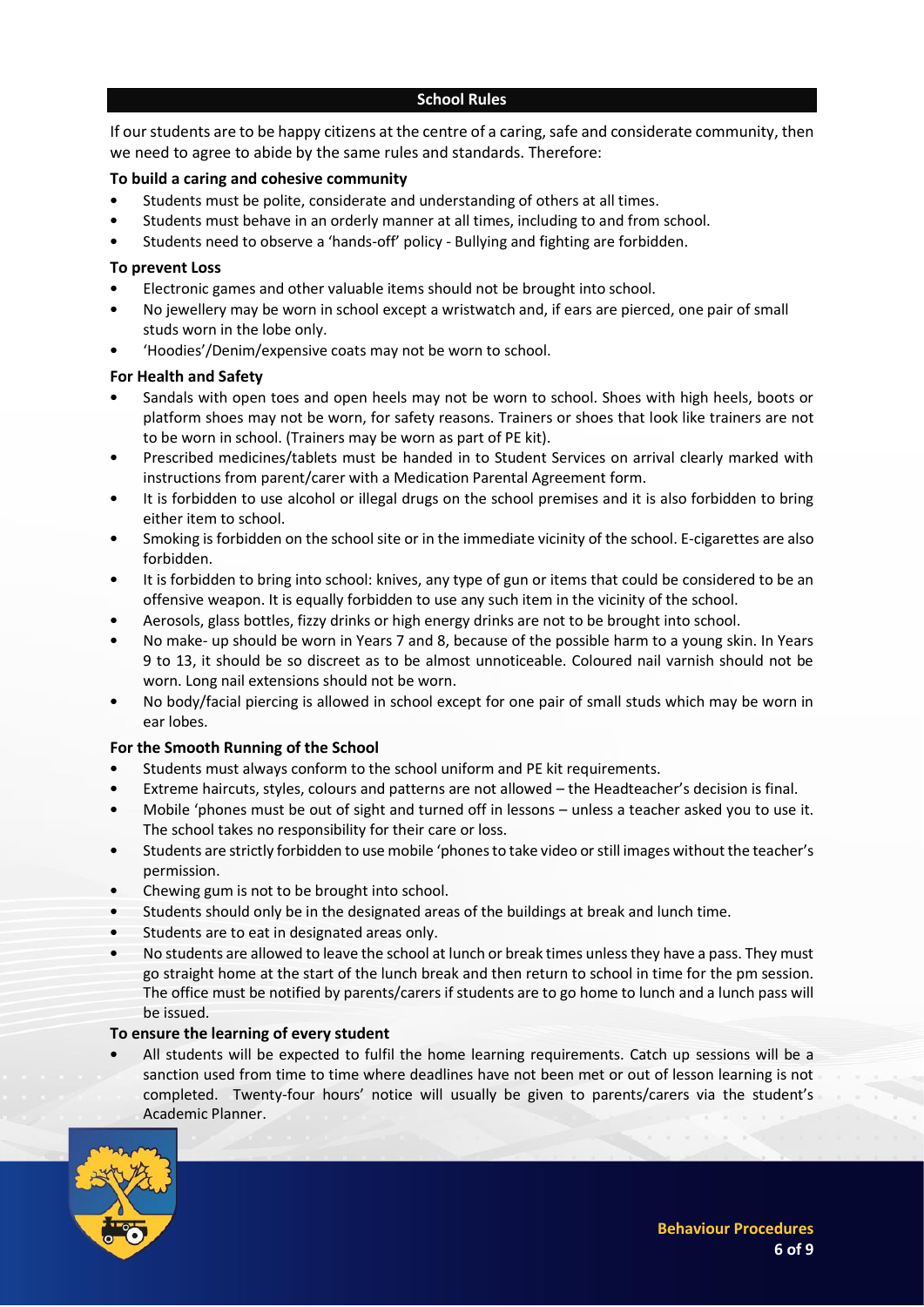# **CODE OF CONDUCT**

Within our Community, everyone is expected to act with courtesy and consideration to others. Therefore, we should:

- Work together in class in a courteous and orderly way so that all may learn and enjoy their work
- Move about the school with consideration for others, arriving at lessons punctually with the correct books and equipment
- Remember that wherever we are, the school's reputation depends upon our appearance and conduct

It is expected that everyone will play their part in making our school a place to be proud of, a clean, pleasant and welcoming environment.

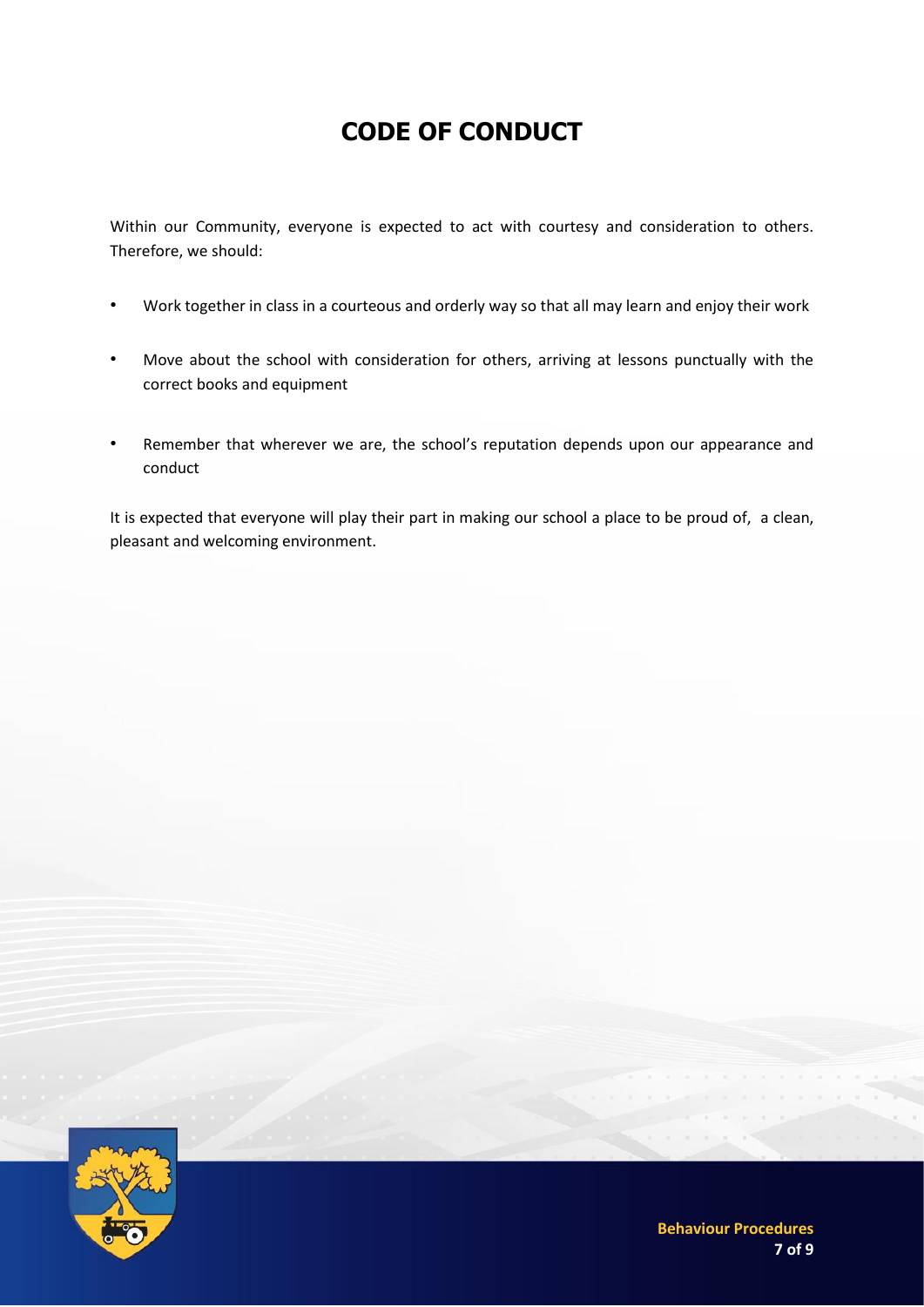#### **APPENDIX**

#### **Disciplinary Process – coming to a decision**

For many low level or clear-cut incidents, a consequence can be established straight away and communicated to parents/carers by logging on Insight.

When an incident happens that needs an investigation due to the severity of the incident or if there is an allegation from both sides and the truth needs to be found, the process is set out below.

- 1. An incident is reported to a member of staff/member of staff sees an incident.
- 2. A member of leadership may be called to escort a student(s) to the zone. This may be the aggressor, victim or both. This allows for a statement to be taken and/or to take any disruption out of the lesson or reduce the chance of further escalation. If students refuse to accompany a member of staff to the zone, this refusal will result in further sanctions.
- 3. The alleged aggressor will stay in the zone until the investigation is concluded. Work will be provided.
- 4. Statements are collected from all relevant parties.
- 5. Where possible, an independent witness is sought, this is not always possible. CCTV will also be checked by a senior member of staff. Apart from senior staff in school, the only other people allowed to see the CCTV footage are the Police once the correct request has been submitted – this is due to privacy and GDPR rules.
- 6. Not all statements have equal weighting, staff statements and those of independent students are given more credence than friends of those accused of unacceptable behaviour.
- 7. A Deputy Headteacher or the Headteacher will read the statements and come to a conclusion based on the balance of probabilities – this is the standard all schools use when making decisions. If a sanction is needed, then this decision is based on the seriousness of the incident, a student's past record and similar incidents that have taken place in school are considered.
- 8. A phone call home is made by the ADOL or DOL informing parents of the decision. If a parent is unobtainable, an email may be sent but a follow up phone call will be made the following day. Whilst no parent wants to receive bad news about their child's behaviour, parents can be confident that a full investigation has taken place and that a fair decision has been made based on the evidence collected.
- 9. If an offsite inclusion is the sanction (having to attend another school in their zone for a period of time, this is an extra step between our Inclusion Zone and a formal exclusion which goes on a child's record) as much advance notice as possible will be given. If a child does not attend this provision, their absence will be marked as unauthorised and this may lead to a fixed penalty notice for non-attendance.